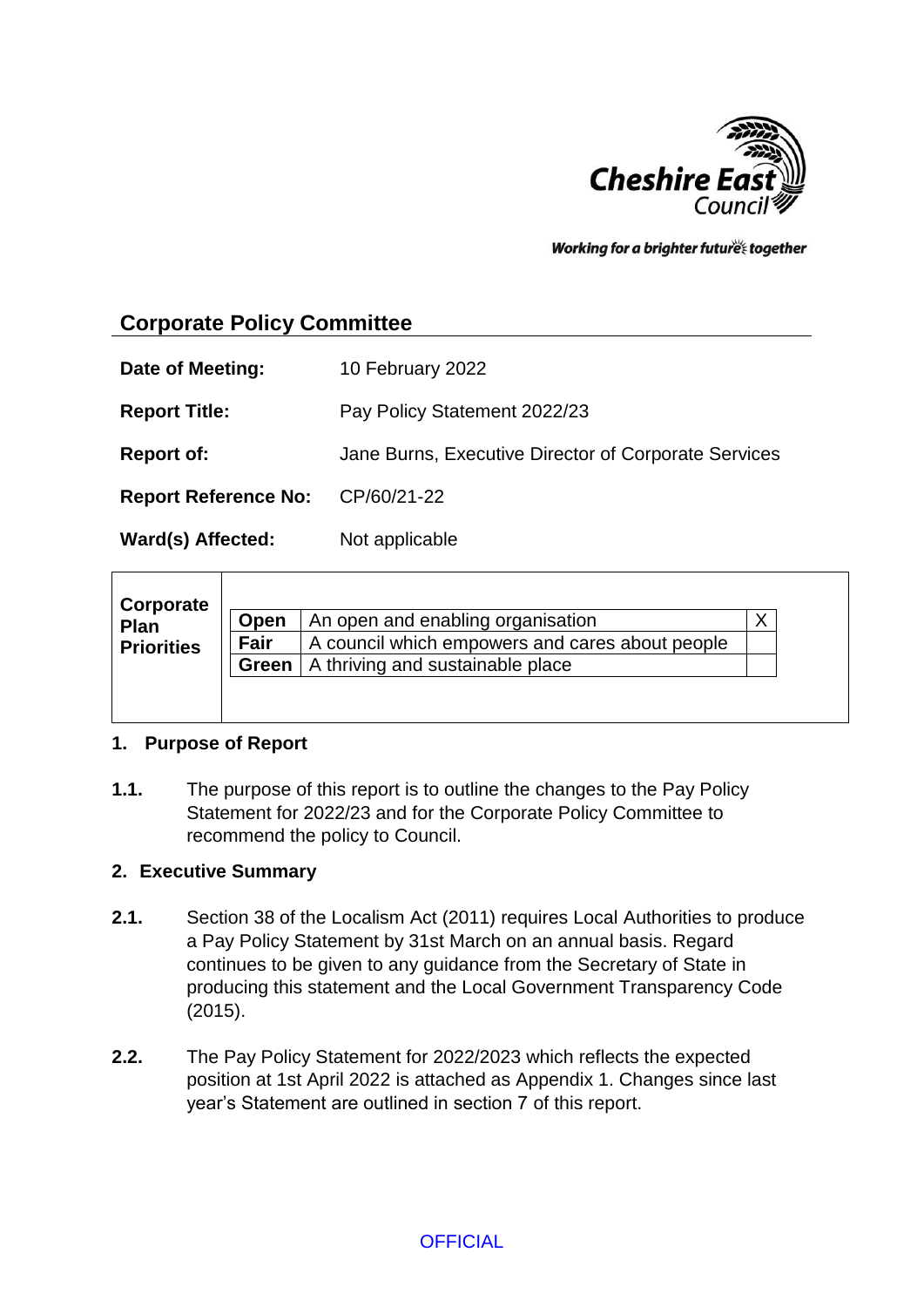### **3. Recommendations**

- **3.1.** That the in-year changes since the 2021/22 Pay Policy Statement be noted as outlined in section 7.4 and 7.5 of this report.
- **3.2.** That the changes in the 2022/23 Pay Policy Statement (see Appendix 1) are also noted in section 7.6 of this report.
- **3.3.** That the attached Pay Policy Statement for 2022/23 be recommended by the Corporate Policy Committee to Council for approval and published accordingly.
- **3.4.** That the agreed Pay Policy Statement for 2022/23 is reviewed in-year and any further changes are approved by the Monitoring Officer and published accordingly.

#### **4. Reasons for Recommendations**

**4.1.** A Pay Policy Statement has been required to be produced annually since 2012/13 under Section 38 of the Localism Act (2011). Local Authorities must have their Pay Policy Statement approved by full Council and published on their website no later than the 31<sup>st</sup> March prior to the financial year to which it relates.

#### **5. Other Options Considered**

**5.1.** Not applicable.

## **6. Background**

**6.1.** The purpose of the Pay Policy Statement is to increase accountability, transparency, and fairness with regard to the Council's approach to pay with particular focus on its Chief Officers.

## **7. Key Updates to the Pay Policy Statement**

- **7.1.** The Pay Policy Statement 2022/23 follows the style and format of the Statement published in 2021/22. The Statement focuses on the broad principles and policies regarding pay and has links to further information and statistical data available on the Council's website and associated policies.
- **7.2.** The Statement has again been designed to be user friendly for public consumption and should require minimal updates each subsequent year.
- **7.3.** The links to further information will be updated as appropriate through the coming year.
- **7.4.** Changes since the Pay Policy Statement approved by Council in March 2021 are mainly associated with Performance Related Pay (PRP) for senior

## **OFFICIAL**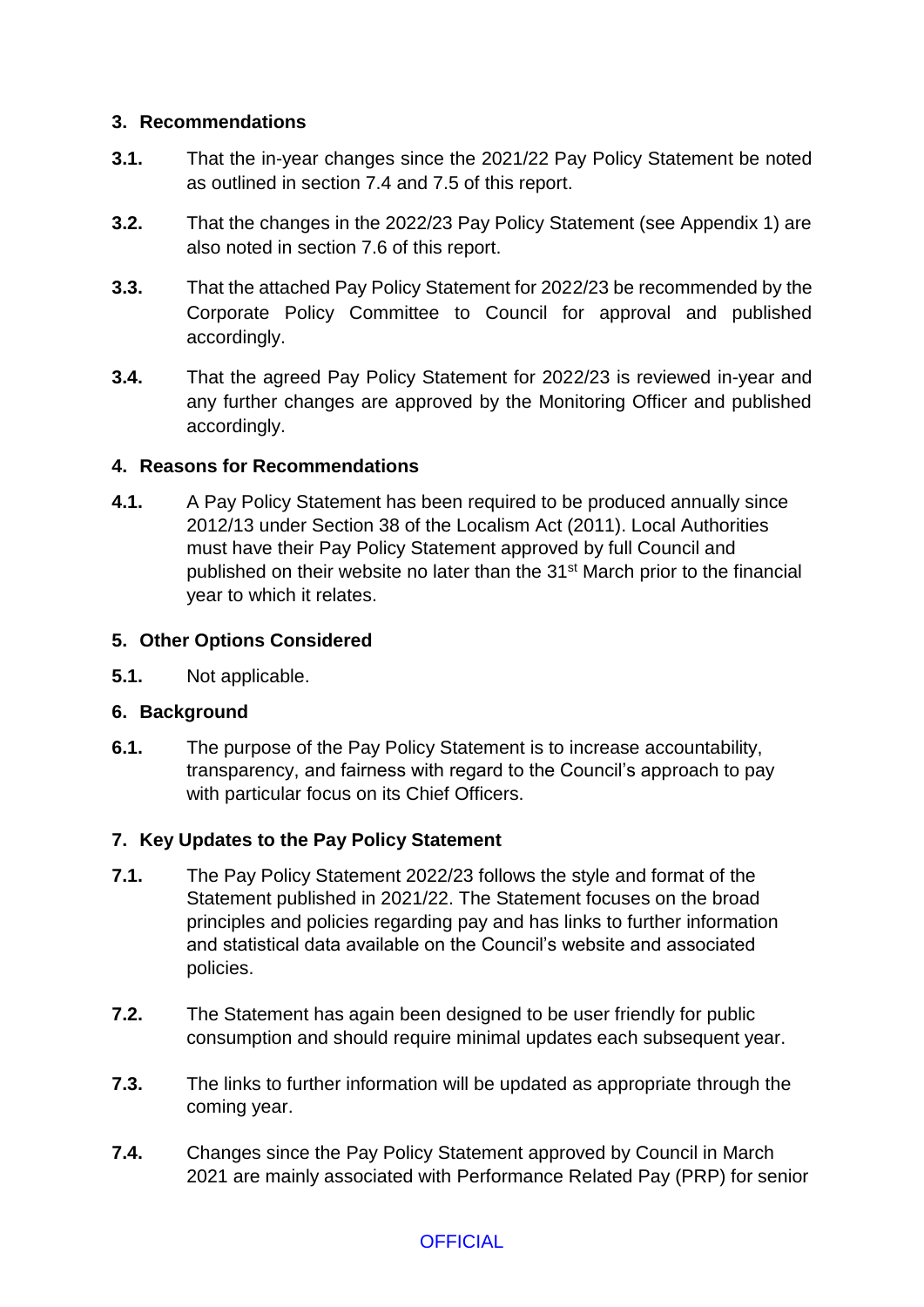management and information in relation to the new JNC and NJC pay structures and have been approved by the Monitoring Officer in-year as follows:

- **7.4.1.** Performance Related Pay (PRP) for senior management has been removed and two new grades (13 and 14) with incremental progression have been introduced in the JNC pay structure (see pages 2 and 3).
- **7.4.2.** The grade overlaps up to Grade 8 and the minimum spinal column point in Grade 9 (SCP27) have been removed in the NJC Pay structure (see page 3).
- **7.4.3.** The pay and grading structure (Link 1) has been updated to reflect the latest JNC and NJC pay structures as outlined above.
- **7.5.** Further in-year amendments have been agreed, mainly to reflect changes made in the Council Constitution and the move to a committee system as follows:
- **7.5.1.** Removed the post titles (Chief Officer and Deputy Chief Officer) that were listed against the Tier 2 and 3 salary packages (see page 3).
- **7.5.2.** Changed 'Appointment Panel made up of members of the Staffing Committee' to the 'Appointments Committee' as the Council moved to a committee system for decision making from May 2021 (see page 4).
- **7.5.3.** Key statutory posts (Head of Paid Service, Section 151 Officer and Monitoring Officer) are Council appointments has been stated in the section on 'Recruitment of Chief Officers' (see page 4).
- **7.5.4.** Changed the reference to the 'Leader and the relevant Portfolio Holder' to 'Chair of the Corporate Policy Committee' in regard to agreeing the reemployment of former employees who left on grounds of VR or severance (see page 7).
- **7.6.** Changes specifically for the 2022/23 Pay Policy Statement, that have not been approved in-year (prior to 1<sup>st</sup> April 2022), are as follows:
- **7.6.1.** The 'important note' on page 6 in the 2021/22 Pay Policy Statement has been removed in the 2022/23 PPS (see Appendix 1) in regard to the Restriction of Public Sector Exit Payments (Revocation) Regulations. The Pay Policy Statement will be updated as and when reforms to exit payments are introduced.

#### **8. Consultation and Engagement**

**8.1.** The Pay Policy Statement 2022/23 will be shared with Trade Unions.

## **OFFICIAL**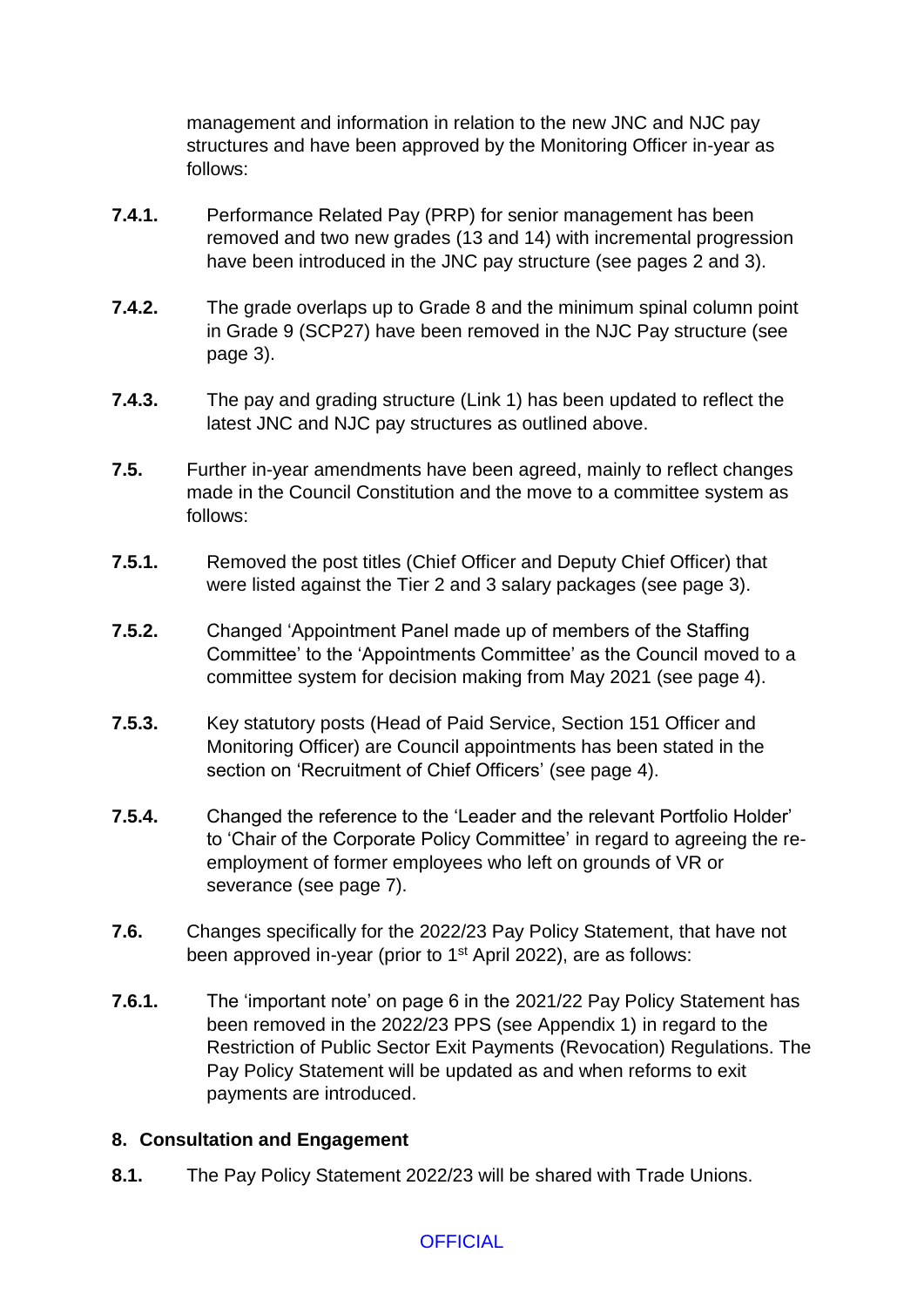### **9. Implications**

### **9.1. Legal**

- **9.1.1.** The Council is required to produce and publish a Pay Policy Statement agreed by full Council each year, under Section 38 of the Localism Act (2011).
- **9.1.2.** In addition, the Local Government Transparency Code (2015) requires information on organisational structure, senior salaries and pay multiples to be published annually each year.
- **9.1.3.** This report and the accompanying Pay Policy Statement, with associated links in Annex 1, once approved and adopted ensures that Cheshire East Council complies with these requirements.

#### **9.2. Finance**

**9.2.1.** There are no direct financial implications associated with approving the updated Pay Policy Statement 2022/23 and no budgetary adjustments are proposed in relation to this report.

#### **9.3. Policy**

**9.3.1.** Any decisions relating to the pay and remuneration of Chief Officers must comply with the Pay Policy Statement in place at the time for that financial year. Whilst the Statement can be amended during the year should the need arise, in-year changes will be subject to the approval of the Monitoring Officer.

#### **9.4. Equality**

**9.4.1.** There are no direct equality implications associated with approving the updated Pay Policy Statement 2022/23, any potential implications relating to pay are addressed within the relevant pay policies.

### **9.5. Human Resources**

**9.5.1.** Associated pay policies and HR support must comply with the Pay Policy Statement. Updates on the Workforce Strategy and workforce data are provided to the Corporate Policy Committee on a regular basis.

#### **9.6. Risk Management**

**9.6.1.** If the Council does not follow specific aspects of the guidance issued by DCLG and therefore does not achieve appropriate levels of openness and accountability, DCLG (now DLUHC) can take steps to require the Council to adapt particular policies.